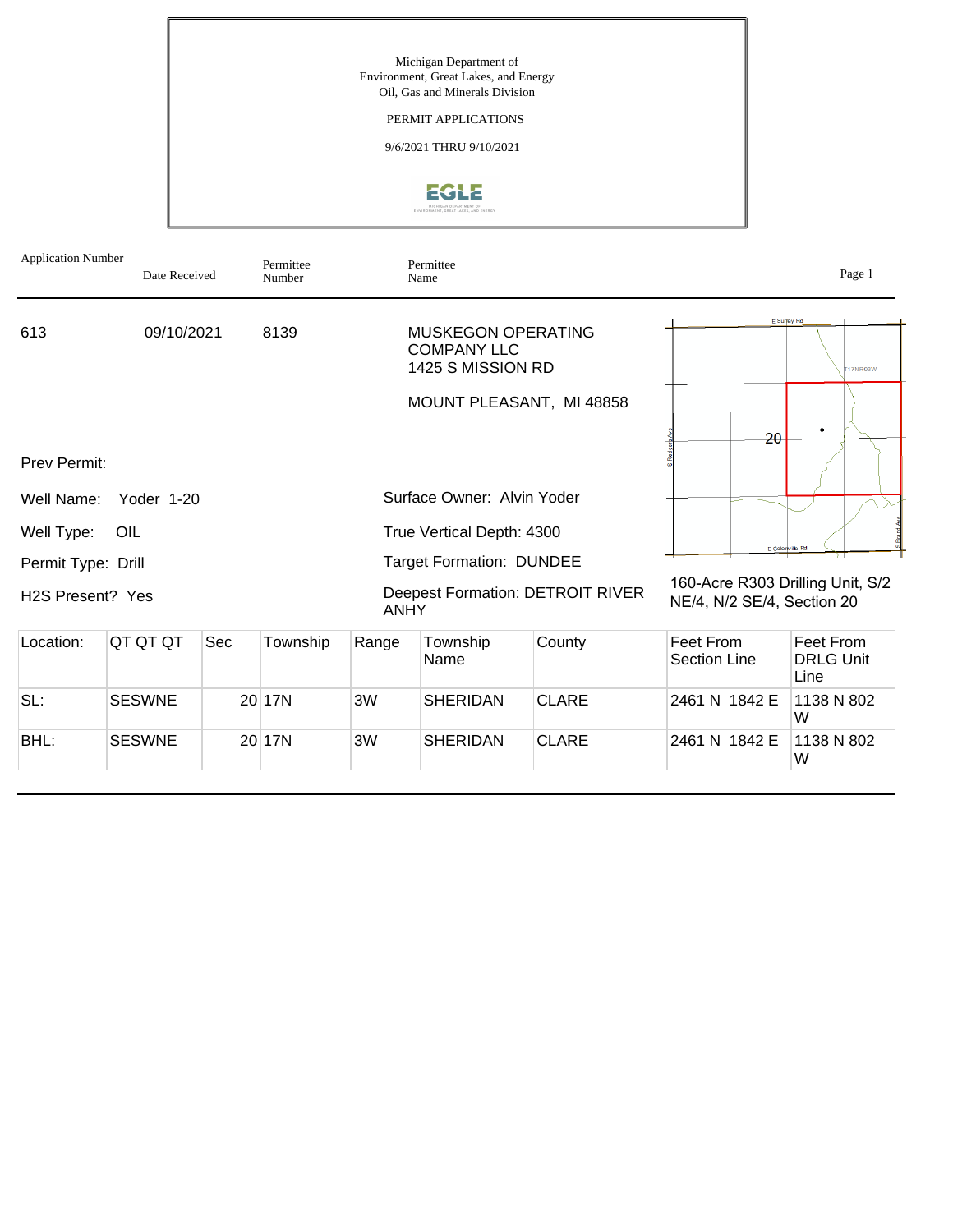Permit Number Permittee Number Permittee Name Page 1

**PLUGGING INSTRUCTIONS ISSUED:**

23529 491

CONSUMERS ENERGY CO 1945 W PARNALL RD JACKSON, MI 49201

API Well Number: 21-099-23529-00-00

Well Name: C P C L-111

Plug Inst. Issue Date: 8/30/2021

| Location | <b>IOT OT OT</b> | <b>Sec</b> Township | Range | Township Name       | County         | Feet From Section<br>Line | Feet From DRLG<br>Unit |
|----------|------------------|---------------------|-------|---------------------|----------------|---------------------------|------------------------|
| ISL:     | <b>I</b> SENWNW  | 4 I 3 N             | 14E   | <b>CHESTERFIELD</b> | <b>IMACOMB</b> | 990 N 990 W               | 1990 N 356 E           |
| BHL:     | <b>ISENWNW</b>   | 4 I 3 N             | 14E   | <b>CHESTERFIELD</b> | <b>IMACOMB</b> |                           |                        |

App to P&A expires on 3/31/22; GRN, VERT, and SBGR logs run on 8/26/2021 will be required for bond checklist. Comment:

28298 5986

TUSCOLA ENERGY INC 920 N WATER STREET, SUITE 213

BAY CITY, MI 48708

API Well Number: 21-087-28298-00-00

Well Name: ROACH, JAMES ET UX & BODMER, KENNETH ETUX 1

Plug Inst. Issue Date: 8/10/2021

| Location | <b>OT OT OT</b> | <b>Sec Township</b> | Range | Township Name | Countv        | <b>Feet From Section</b><br>Line | Feet From DRLG<br>Unit |
|----------|-----------------|---------------------|-------|---------------|---------------|----------------------------------|------------------------|
| SL:      | <b>ISWNWNE</b>  | 35 10N              | 10E   | <b>RICH</b>   | <b>LAPEER</b> | 990 N 220 W                      | 330 S 220 W            |
| $IBHL$ : | <b>ISWNWNE</b>  | 35 10N              | 10E   | RICH          | LAPEER        |                                  |                        |

Comment: App to P&A expires on 3/31/22

 $- - - - - -$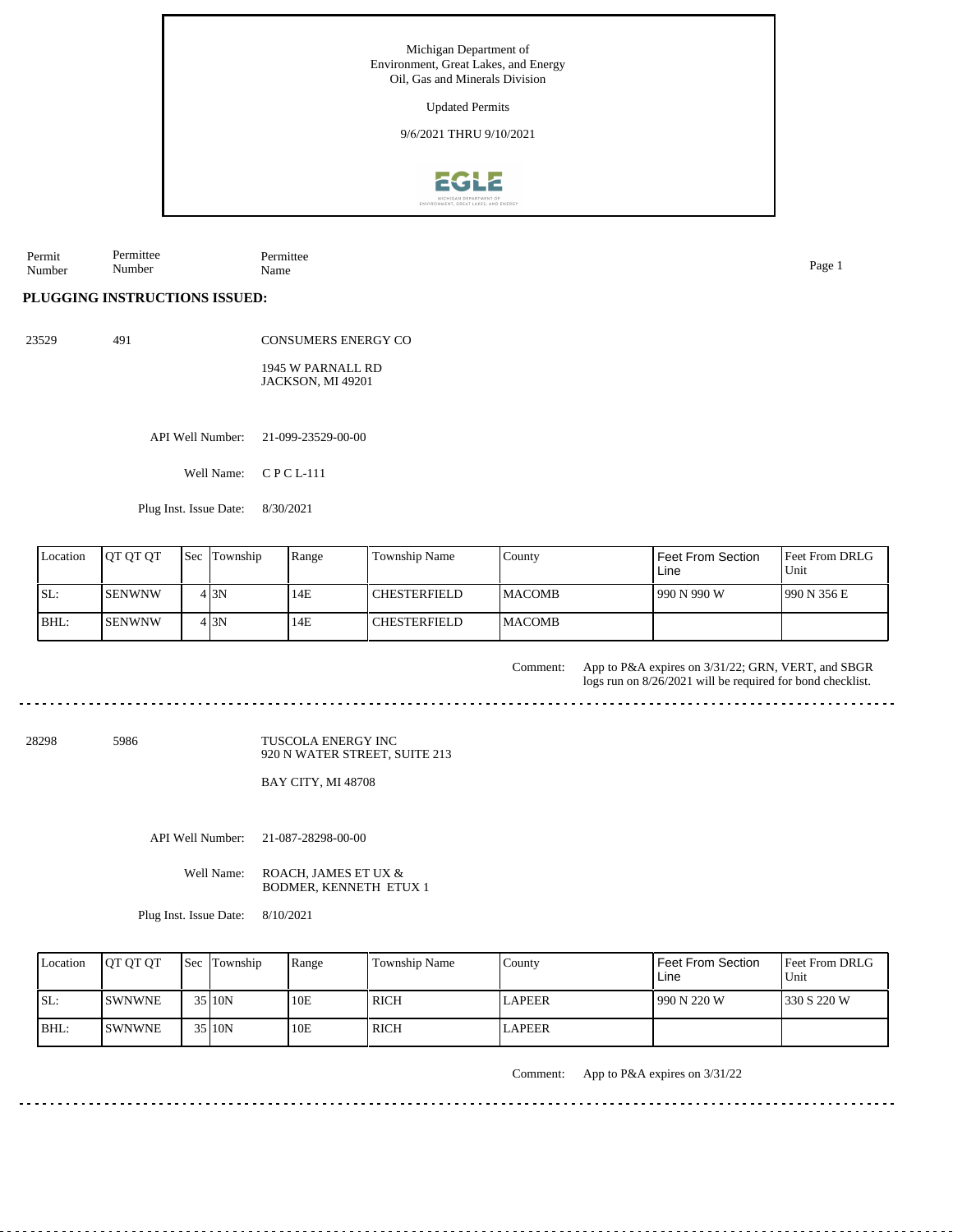

42153 25 DELTA OIL CO INC Permit Number Permittee Number Permittee Name Page 2

> 125 WINDSOR DR STE 101 OAK BROOK, IL 60523

API Well Number: 21-137-42153-00-00

Well Name: SCHRADER B4-23

Plug Inst. Issue Date: 9/1/2021

| Location | <b>IOT OT OT</b> | <b>Sec Township</b> | Range | Township Name | County         | Feet From Section<br>Line | <b>Feet From DRLG</b><br>Unit |
|----------|------------------|---------------------|-------|---------------|----------------|---------------------------|-------------------------------|
| ISL:     | <b>INESENE</b>   | 23 <sub>31N</sub>   | 2W    | <b>DOVER</b>  | <b>OTSEGO</b>  | 939 S 350 E               | 356 N 350 E                   |
| BHL:     | <b>INESENE</b>   | 23 <sub>131</sub> N | 2W    | <b>DOVER</b>  | <b>IOTSEGO</b> |                           |                               |

<u>. . . . . . . . .</u>

Comment: App to P&A expires on 9/1/22

<u>. . . . . . . .</u>

42276 25

DELTA OIL CO INC

125 WINDSOR DR STE 101 OAK BROOK, IL 60523

API Well Number: 21-137-42276-00-00

Well Name: BLANZY B3-22

Plug Inst. Issue Date: 9/1/2021

| Location | <b>OT OT OT</b> | <b>Sec Township</b> | Range | <b>Township Name</b> | County         | Feet From Section<br>Line | <b>Feet From DRLG</b><br>Unit |
|----------|-----------------|---------------------|-------|----------------------|----------------|---------------------------|-------------------------------|
| SL:      | <b>INESWNE</b>  | $22$  31N           | 2W    | <b>DOVER</b>         | IOTSEGO        | 1665 S 852 W              | 1634 N 467 E                  |
| IBHL:    | <b>INESWNE</b>  | $22$  31N           | 2W    | <b>DOVER</b>         | <b>IOTSEGO</b> |                           |                               |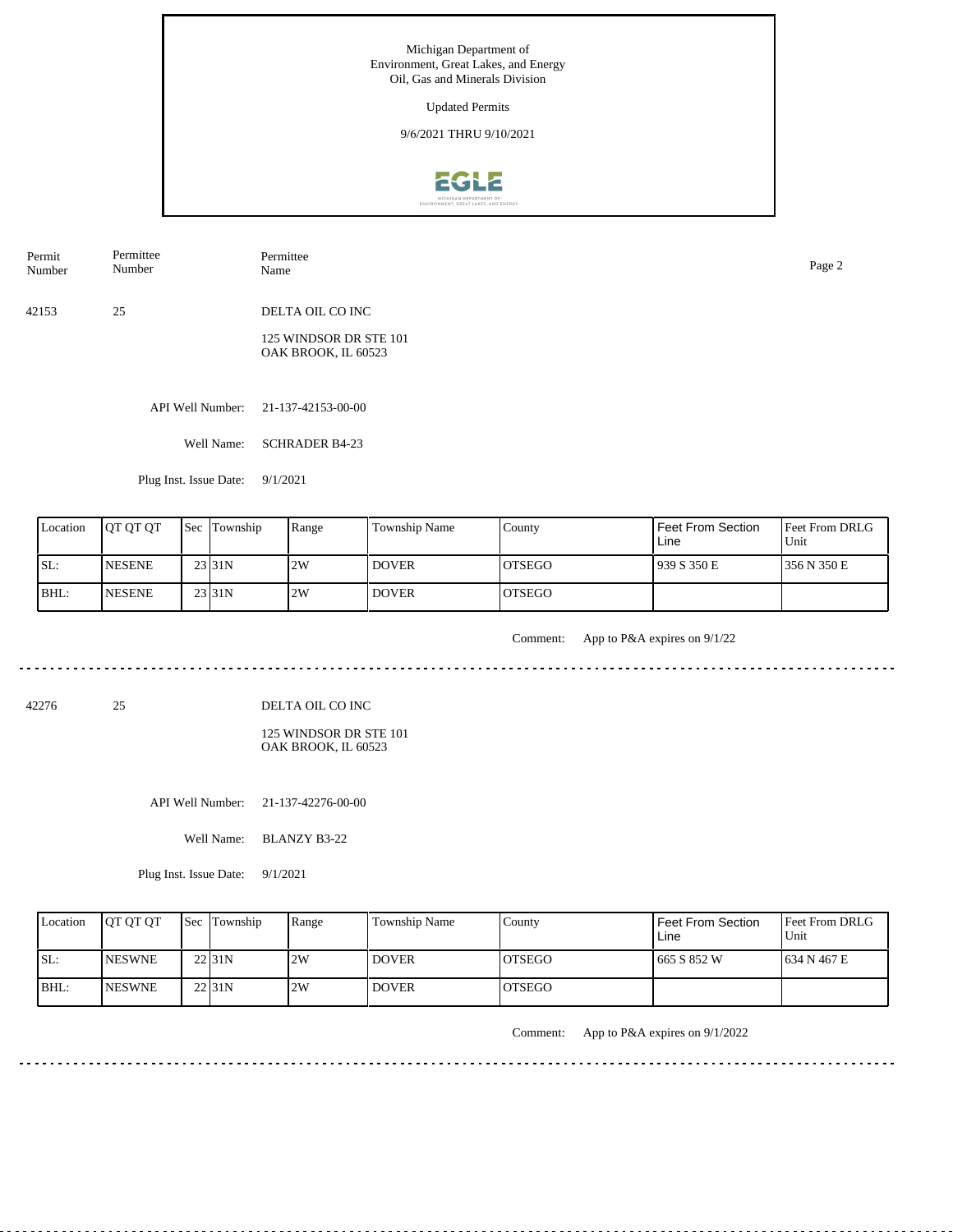

42426 25 DELTA OIL CO INC Permit Number Permittee Number Permittee Name Page 3

> 125 WINDSOR DR STE 101 OAK BROOK, IL 60523

API Well Number: 21-137-42426-00-00

Well Name: BLANZY A3-22

Plug Inst. Issue Date: 9/1/2021

| Location | <b>IOT OT OT</b> | <b>Sec Township</b> | Range | Township Name | County         | Feet From Section<br>Line | <b>Feet From DRLG</b><br>Unit |
|----------|------------------|---------------------|-------|---------------|----------------|---------------------------|-------------------------------|
| SL:      | <b>INWNWNE</b>   | $22$  31N           | 2W    | <b>DOVER</b>  | <b>OTSEGO</b>  | 340 N 340 W               | 1340 N 340 W                  |
| IBHL:    | <b>INWNWNE</b>   | 22 <sub>131</sub> N | 2W    | <b>DOVER</b>  | <b>IOTSEGO</b> |                           |                               |

<u>. . . . . . . . .</u>

Comment: App to P&A expires on 9/1/2022

الدامات ماما ماما ما

<u>. . . . . . . . .</u>

42427 25

DELTA OIL CO INC

125 WINDSOR DR STE 101 OAK BROOK, IL 60523

API Well Number: 21-137-42427-00-00

Well Name: BLANZY A4-22

Plug Inst. Issue Date: 9/1/2021

| Location | <b>JOT OT OT</b> | <b>Sec Township</b> | Range | <b>Township Name</b> | Countv         | Feet From Section<br>Line | <b>Feet From DRLG</b><br>Unit |
|----------|------------------|---------------------|-------|----------------------|----------------|---------------------------|-------------------------------|
| SL:      | <b>INWNENE</b>   | 22 <sub>31N</sub>   | 2W    | <b>DOVER</b>         | <b>IOTSEGO</b> | 549 N 924 E               | 1549 N 399 W                  |
| IBHL:    | <b>INWNENE</b>   | 22 <sub>31N</sub>   | 2W    | <b>DOVER</b>         | <b>IOTSEGO</b> |                           |                               |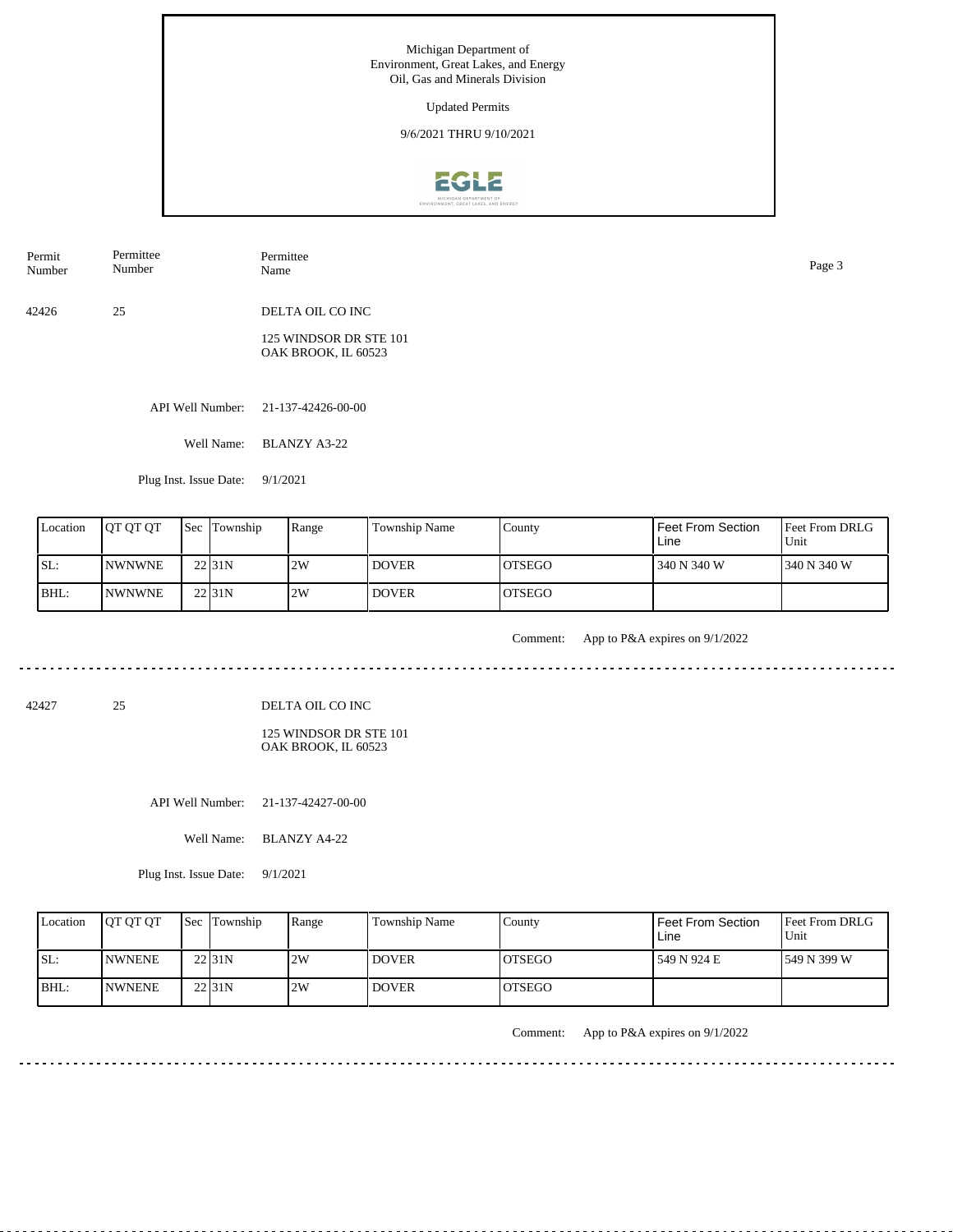Updated Permits

9/6/2021 THRU 9/10/2021



42506 25 DELTA OIL CO INC Permit Number Permittee Number Permittee Name Page 4

> 125 WINDSOR DR STE 101 OAK BROOK, IL 60523

API Well Number: 21-137-42506-00-00

Well Name: GORING B1-24

Plug Inst. Issue Date: 9/1/2021

| Location | <b>OT OT OT</b> | <b>Sec Township</b> | Range | Township Name | County         | Feet From Section<br>Line | <b>Feet From DRLG</b><br>Unit |
|----------|-----------------|---------------------|-------|---------------|----------------|---------------------------|-------------------------------|
| SL:      | ISESWNW         | 24 <sub>131</sub> N | 2W    | <b>DOVER</b>  | IOTSEGO        | 330 S 988 W               | 1330 S 330 E                  |
| BHL:     | ISESWNW         | 24 31N              | 2W    | <b>DOVER</b>  | <b>IOTSEGO</b> |                           |                               |

<u>. . . . . . . . . .</u>

Comment: App to P&A expires on 9/1/2022

<u>. . . . . . . . . . . . .</u>

42865 4745

BELDEN AND BLAKE CORP DBA WARD LAKE ENERGY 685 EAST M-32 SUITE 201

GAYLORD, MI 49735

API Well Number: 21-137-42865-00-00

Well Name: KUJAWA A1-29

Plug Inst. Issue Date: 9/1/2021

| Location | <b>IOT OT OT</b> | <b>Sec Township</b> | Range | <b>Township Name</b> | County         | Feet From Section<br>Line | <b>Feet From DRLG</b><br>Unit |
|----------|------------------|---------------------|-------|----------------------|----------------|---------------------------|-------------------------------|
| SL:      | ISENWNW          | 29 <sub>130</sub> N | 1 W   | <b>CHARLTON</b>      | <b>IOTSEGO</b> | l 656 N 800 W             | 1652 S 508 E                  |
| BHL:     | ISENWNW          | 29 30N              | 1 W   | <b>CHARLTON</b>      | <b>IOTSEGO</b> |                           |                               |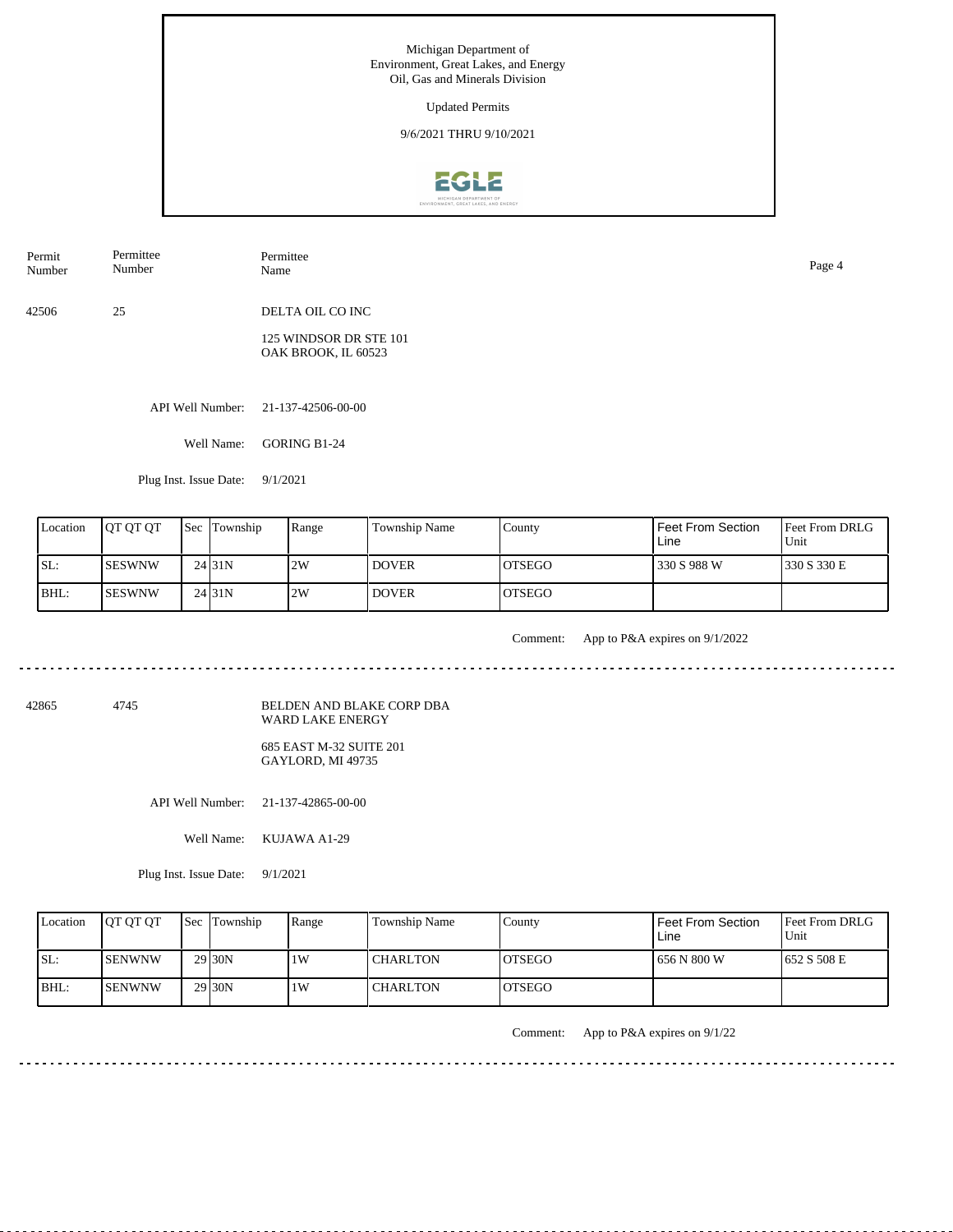

43272 25 DELTA OIL CO INC Permit Number Permittee Number Permittee Name Page 5

> 125 WINDSOR DR STE 101 OAK BROOK, IL 60523

API Well Number: 21-137-43272-00-00

Well Name: ANCEL D3-16

Plug Inst. Issue Date: 9/1/2021

| Location | <b>OT OT OT</b> | <b>Sec Township</b> | Range | Township Name | County         | Feet From Section<br>Line | Feet From DRLG<br>Unit |
|----------|-----------------|---------------------|-------|---------------|----------------|---------------------------|------------------------|
| SL:      | <b>INESWSE</b>  | 16 31 N             | 2W    | <b>DOVER</b>  | IOTSEGO        | 981 S 732 W               | 333 N 580 E            |
| IBHL:    | <b>INESWSE</b>  | 16 31 N             | 2W    | <b>DOVER</b>  | <b>IOTSEGO</b> |                           |                        |

. . . . . . .

Comment: App to P&A expires on 9/1/22

43730 25

DELTA OIL CO INC

125 WINDSOR DR STE 101 OAK BROOK, IL 60523

API Well Number: 21-137-43730-00-00

Well Name: MATUSIK D2-21

Plug Inst. Issue Date: 9/1/2021

| Location | <b>IOT OT OT</b> | <b>Sec Township</b> | Range | <b>Township Name</b> | County         | Feet From Section<br>Line | <b>Feet From DRLG</b><br>Unit |
|----------|------------------|---------------------|-------|----------------------|----------------|---------------------------|-------------------------------|
| SL:      | ISESESW          | 21131N              | 2W    | <b>DOVER</b>         | <b>IOTSEGO</b> | 350 S 350 E               | 1350 S 350 E                  |
| IBHL:    | <b>SESESW</b>    | 21131N              | 2W    | <b>DOVER</b>         | <b>IOTSEGO</b> |                           |                               |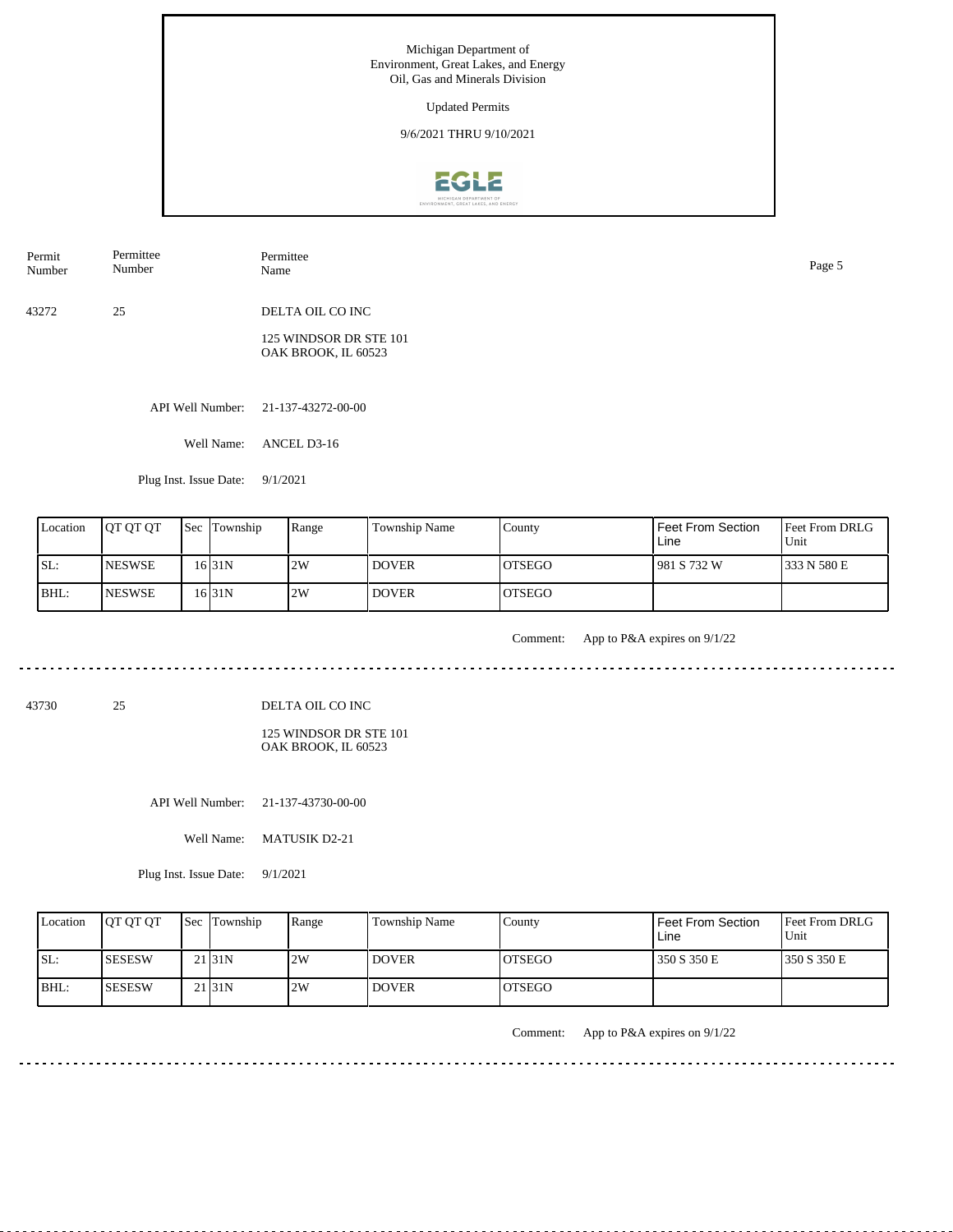

43757 25 DELTA OIL CO INC Permit Number Permittee Number Permittee Name Page 6

> 125 WINDSOR DR STE 101 OAK BROOK, IL 60523

API Well Number: 21-137-43757-00-00

Well Name: FORTERRA D1-15

Plug Inst. Issue Date: 9/1/2021

| Location | <b>IOT OT OT</b> | <b>Sec</b> Township | Range | Township Name | County         | <b>Feet From Section</b><br>Line | <b>Feet From DRLG</b><br>Unit |
|----------|------------------|---------------------|-------|---------------|----------------|----------------------------------|-------------------------------|
| SL:      | <b>INESWSW</b>   | 15 31 N             | 2W    | <b>DOVER</b>  | IOTSEGO        | 669 S 980 W                      | 1651 N 335 E                  |
| BHL:     | <b>INESWSW</b>   | 15 I 31 N           | 2W    | <b>DOVER</b>  | <b>IOTSEGO</b> |                                  |                               |

. . . . . . .

Comment: App to P&A expires on 9/1/22

الدامات ما ما ما ما ما ما

<u>. . . . . . . .</u>

43799 25

DELTA OIL CO INC

125 WINDSOR DR STE 101 OAK BROOK, IL 60523

API Well Number: 21-137-43799-00-00

Well Name: LAWNICHAK A2-33

Plug Inst. Issue Date: 9/1/2021

| Location | <b>OT OT OT</b> | <b>Sec Township</b> | Range | <b>Township Name</b> | County         | Feet From Section<br>Line | <b>Feet From DRLG</b><br>Unit |
|----------|-----------------|---------------------|-------|----------------------|----------------|---------------------------|-------------------------------|
| SL:      | <b>ISENENW</b>  | 33 31N              | 2W    | <b>DOVER</b>         | IOTSEGO        | 785 N 345 E               | 1521 S 345 E                  |
| BHL:     | <b>ISENENW</b>  | 33 31N              | 2W    | <b>DOVER</b>         | <b>IOTSEGO</b> |                           |                               |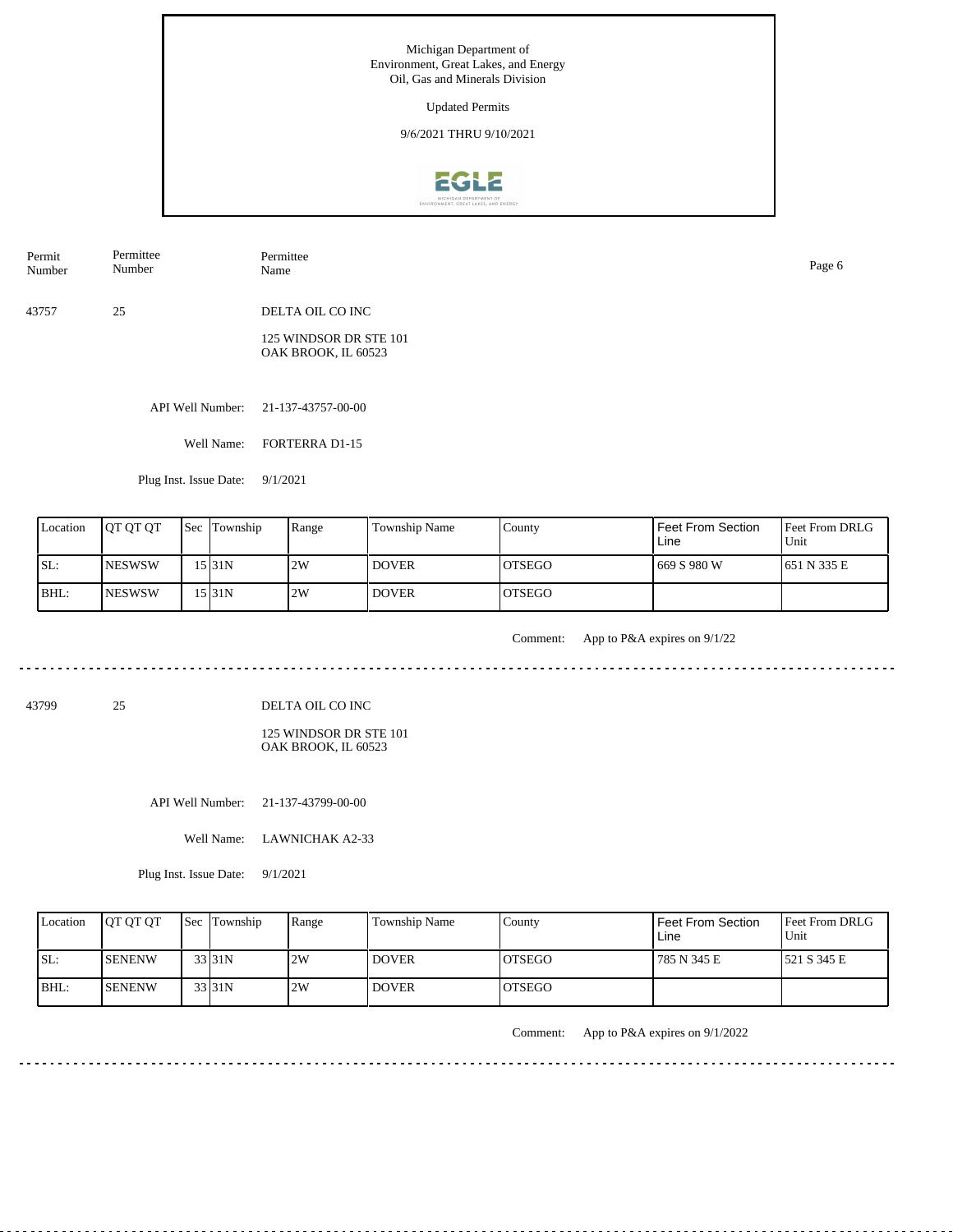Updated Permits

9/6/2021 THRU 9/10/2021



44153 25 DELTA OIL CO INC 125 WINDSOR DR STE 101 Permit Number Permittee Number Permittee Name Page 7

API Well Number: 21-137-44153-00-00

Well Name: BOUGHNER C2-28

OAK BROOK, IL 60523

Plug Inst. Issue Date: 9/1/2021

| Location | <b>OT OT OT</b> | <b>Sec Township</b> | Range | Township Name | County         | <b>Feet From Section</b><br>Line | Feet From DRLG<br>Unit |
|----------|-----------------|---------------------|-------|---------------|----------------|----------------------------------|------------------------|
| SL:      | <b>ISWNESW</b>  | 28 <sub>131</sub> N | 2W    | <b>DOVER</b>  | IOTSEGO        | 668 N 918 E                      | 1616 S 395 W           |
| BHL:     | <b>ISWNESW</b>  | 28 <sub>31N</sub>   | 2W    | <b>DOVER</b>  | <b>IOTSEGO</b> |                                  |                        |

. . . . . . .

Comment: App to P&A expires on 9/1/22

45494 25

DELTA OIL CO INC

125 WINDSOR DR STE 101 OAK BROOK, IL 60523

API Well Number: 21-137-45494-00-00

Well Name: SNOWDAY D1-22

Plug Inst. Issue Date: 9/1/2021

| Location | <b>JOT OT OT</b> | <b>Sec Township</b> | Range | <b>Township Name</b> | County         | Feet From Section<br>Line | <b>Feet From DRLG</b><br>Unit |
|----------|------------------|---------------------|-------|----------------------|----------------|---------------------------|-------------------------------|
| SL:      | ISESWSW          | 22 <sub>31N</sub>   | 2W    | <b>DOVER</b>         | <b>IOTSEGO</b> | 540 S 914 W               | 1540 S 398 E                  |
| IBHL:    | ISESWSW          | $22$ <sub>31N</sub> | 2W    | <b>DOVER</b>         | <b>IOTSEGO</b> |                           |                               |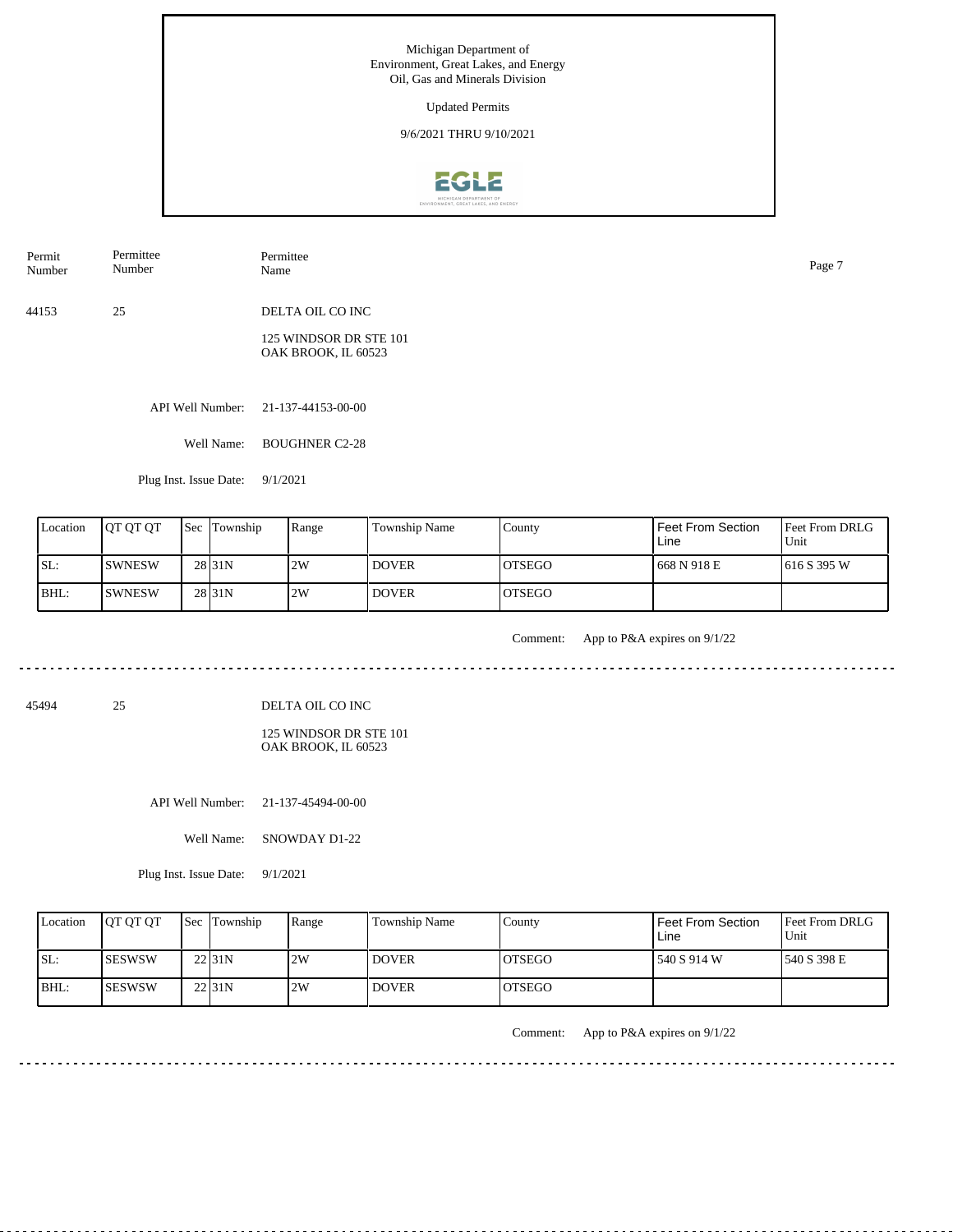Updated Permits

9/6/2021 THRU 9/10/2021



45495 25 Permit Number Permittee Number Permittee Name Page 8

DELTA OIL CO INC 125 WINDSOR DR STE 101

OAK BROOK, IL 60523

API Well Number: 21-137-45495-00-00

Well Name: SNOWDAY D2-22

Plug Inst. Issue Date: 9/1/2021

| Location | <b>IOT OT OT</b> | <b>Sec Township</b> | Range | Township Name | County         | <b>Feet From Section</b><br>Line | <b>Feet From DRLG</b><br>Unit |
|----------|------------------|---------------------|-------|---------------|----------------|----------------------------------|-------------------------------|
| ISL:     | <b>NESESW</b>    | 22 <sub>31N</sub>   | 2W    | <b>DOVER</b>  | IOTSEGO        | 737 S 340 E                      | 1563 N 340 E                  |
| BHL:     | <b>INESESW</b>   | 22 <sub>131</sub> N | 2W    | <b>DOVER</b>  | <b>IOTSEGO</b> |                                  |                               |

. . . . . . .

Comment: App to P&A expires on 9/1/22

. . . . . . . . . . . .

46058 25

DELTA OIL CO INC

125 WINDSOR DR STE 101 OAK BROOK, IL 60523

API Well Number: 21-137-46058-00-00

Well Name: BOUGHNER B4-28

True Vertical Depth: 1281

Plug Inst. Issue Date: 9/1/2021

| Location | <b>IOT OT OT</b> | <b>Sec Township</b> | Range | Township Name | County         | <b>Feet From Section</b><br>Line | <b>Feet From DRLG</b><br>Unit |
|----------|------------------|---------------------|-------|---------------|----------------|----------------------------------|-------------------------------|
| SL:      | <b>INENESE</b>   | 28 <sub>31N</sub>   | 2W    | <b>DOVER</b>  | IOTSEGO        | 160 N 350 E                      |                               |
| IBHL:    | <b>SESENE</b>    | 28 <sub>31N</sub>   | 2W    | <b>DOVER</b>  | <b>IOTSEGO</b> | 664 S 529 E                      | 1656 N 529 E                  |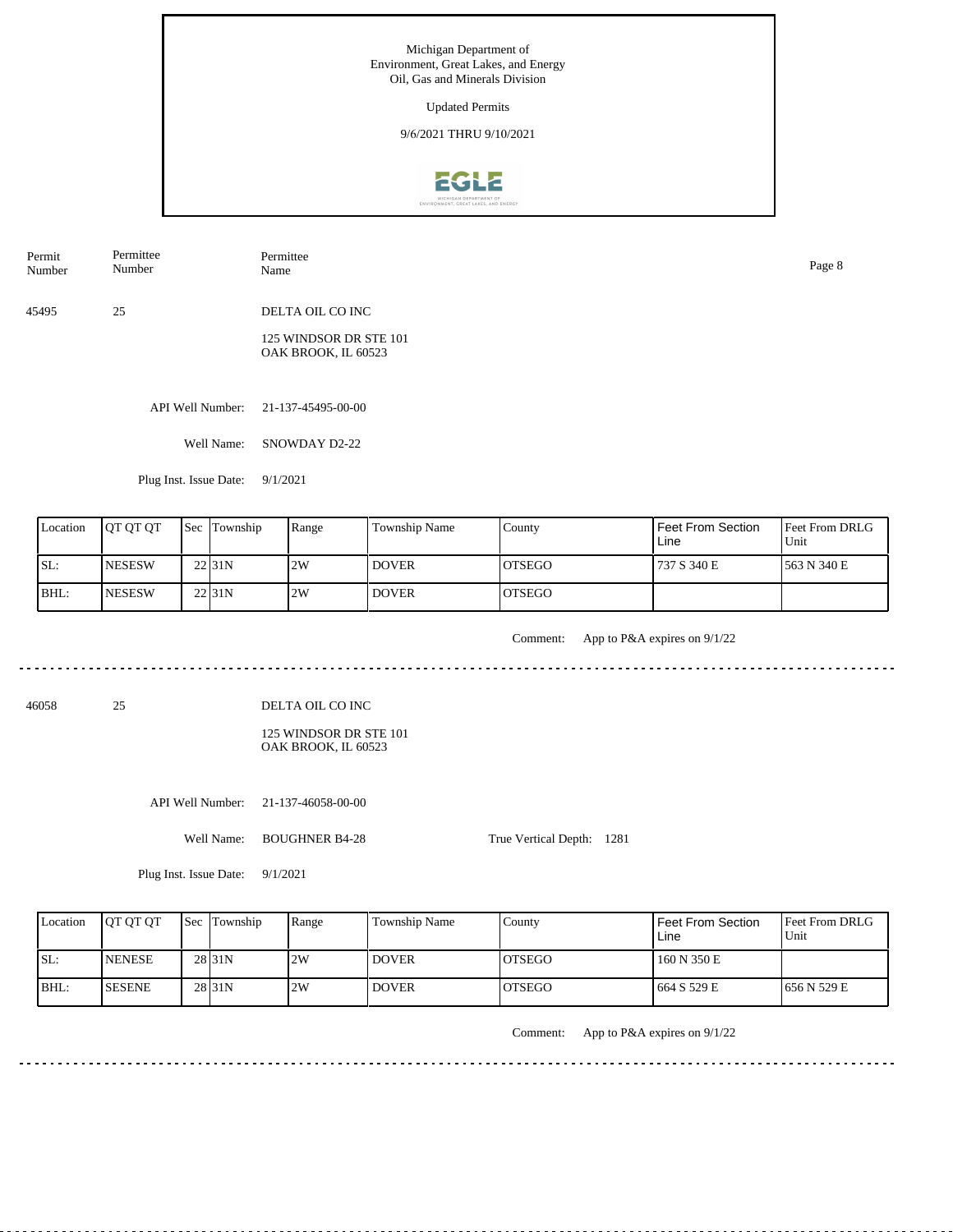Updated Permits

9/6/2021 THRU 9/10/2021



Permit Number Permittee Number Permittee Name Page 9

46449 25 DELTA OIL CO INC

> 125 WINDSOR DR STE 101 OAK BROOK, IL 60523

API Well Number: 21-137-46449-00-00

Well Name: STATE DOVER A1-25

Plug Inst. Issue Date: 9/1/2021

| Location | <b>OT OT OT</b>       | <b>Sec</b> Township | Range | Township Name | County         | Feet From Section<br>Line | <b>Feet From DRLG</b><br>Unit |
|----------|-----------------------|---------------------|-------|---------------|----------------|---------------------------|-------------------------------|
| SL:      | <b>ISWNWNW</b>        | 25131N              | 2W    | <b>DOVER</b>  | IOTSEGO        | 1 900 N 587 W             | 1395 S 587 W                  |
| BHL:     | <i><b>ISWNWNW</b></i> | 25 <sub>131</sub> N | 2W    | <b>DOVER</b>  | <b>IOTSEGO</b> |                           |                               |

. . . . . . .

Comment: App to P&A expires on 9/1/22

. . . . . . . . . . . .

49255 25

DELTA OIL CO INC

125 WINDSOR DR STE 101 OAK BROOK, IL 60523

API Well Number: 21-137-34215-01-00

Well Name: STATE DOVER & HOUSE 1-33A

True Vertical Depth: 5279

Plug Inst. Issue Date: 9/1/2021

| Location | <b>JOT OT OT</b> | <b>Sec Township</b> | Range | <b>Township Name</b> | County         | l Feet From Section .<br>Line | <b>I</b> Feet From DRLG<br>Unit |
|----------|------------------|---------------------|-------|----------------------|----------------|-------------------------------|---------------------------------|
| SL:      | <b>ISWSWSW</b>   | 28 <sub>131</sub> N | 2W    | <b>DOVER</b>         | <b>IOTSEGO</b> | 1373 S 630 W                  | $1947 N$ 630 W                  |
| BHL:     | ISWNWNW          | 33 31N              | 2W    | <b>DOVER</b>         | <b>LOTSEGO</b> | l 857 N 208 W                 | 1857 N 1101 E                   |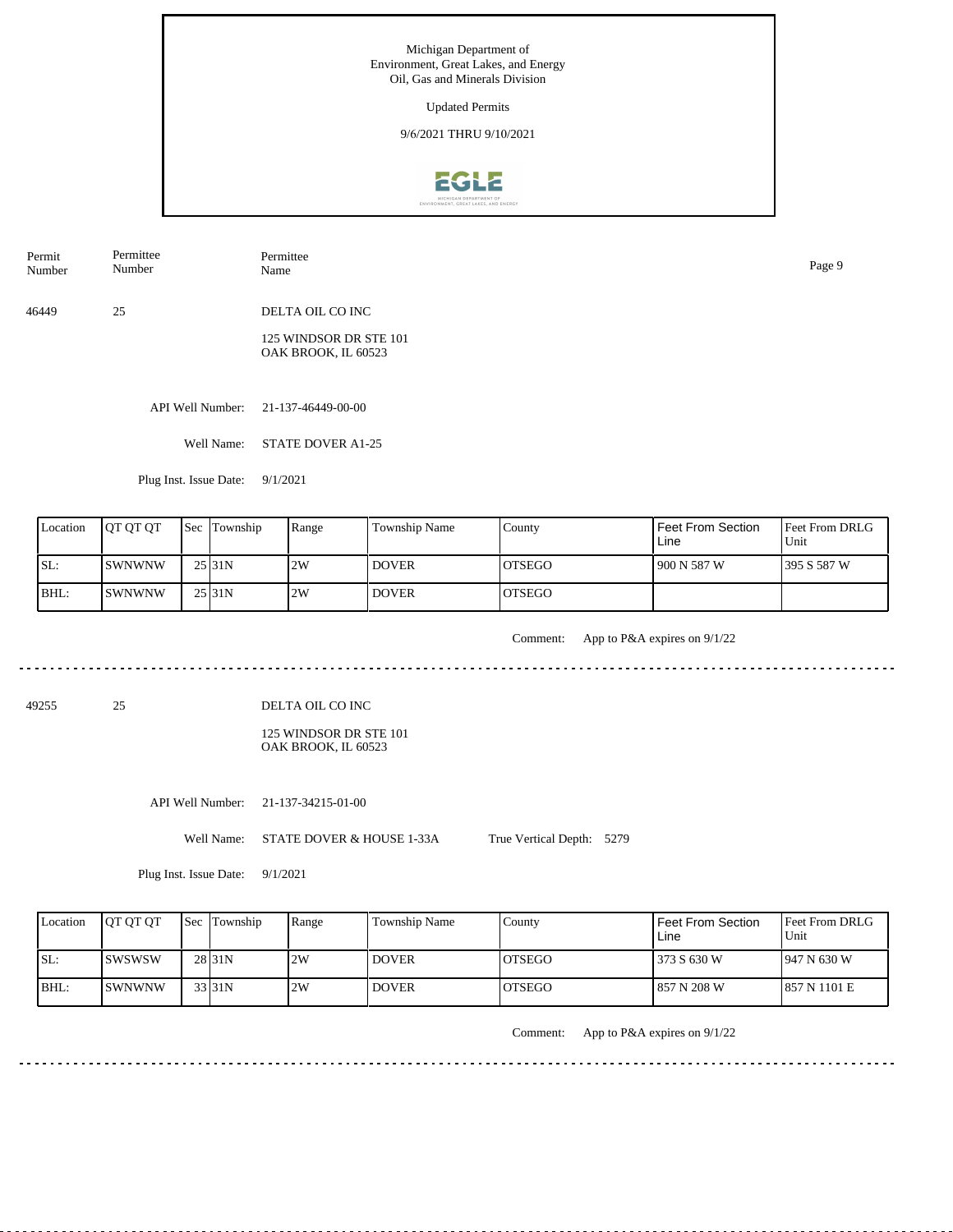Updated Permits

9/6/2021 THRU 9/10/2021



50060 25 DELTA OIL CO INC Permit Number Permittee Number Permittee Name Page 10

> 125 WINDSOR DR STE 101 OAK BROOK, IL 60523

API Well Number: 21-137-50060-00-00

Well Name: HOWARD D1-35

Plug Inst. Issue Date: 9/1/2021

| Location | <b>IOT OT OT</b> | <b>Sec</b> Township | Range | Township Name  | County         | <b>Feet From Section</b><br>Line | Feet From DRLG<br>Unit |
|----------|------------------|---------------------|-------|----------------|----------------|----------------------------------|------------------------|
| ISL:     | <b>ISWSWSW</b>   | $35$ 32N            | 2W    | <b>CORWITH</b> | IOTSEGO        | 340 S 340 W                      | 340 S 340 W            |
| BHL:     | <b>ISWSWSW</b>   | 35 32N              | 2W    | <b>CORWITH</b> | <b>IOTSEGO</b> |                                  |                        |

. . . . . . .

Comment: App to P&A expires on 9/1/22  $\sim$   $\sim$ 

50158 25

DELTA OIL CO INC

125 WINDSOR DR STE 101 OAK BROOK, IL 60523

API Well Number: 21-137-50158-00-00

Well Name: STATE DOVER A2-3

Plug Inst. Issue Date: 9/1/2021

| Location | <b>OT OT OT</b> | Sec Township | Range | Township Name | County         | Feet From Section<br>Line | Feet From DRLG<br>Unit |
|----------|-----------------|--------------|-------|---------------|----------------|---------------------------|------------------------|
| ISL:     | <b>INENENW</b>  | 3 3 1 N      | 2W    | <b>DOVER</b>  | <b>IOTSEGO</b> | 390 N 360 E               | 1390 N 360 E           |
| BHL:     | <b>INENENW</b>  | 3 3 1 N      | 2W    | <b>DOVER</b>  | <b>IOTSEGO</b> |                           |                        |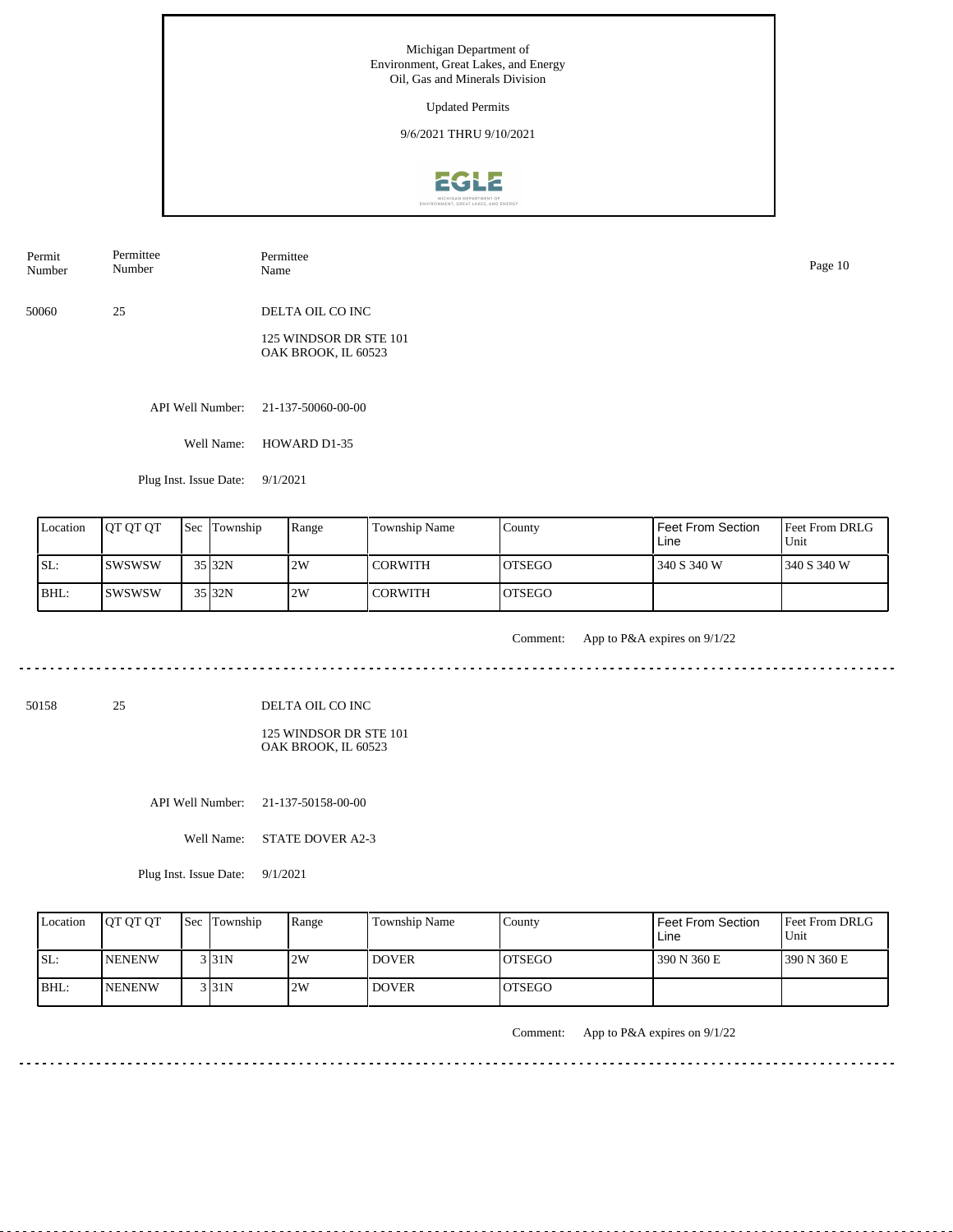

53532 25 DELTA OIL CO INC Permit Number Permittee Number Permittee Name Page 11

> 125 WINDSOR DR STE 101 OAK BROOK, IL 60523

API Well Number: 21-137-53532-00-00

Well Name: SCHRADER D3-14

Plug Inst. Issue Date: 9/1/2021

| Location | <b>IOT OT OT</b> | <b>Sec</b> Township | Range | Township Name | County         | <b>Feet From Section</b><br>Line | <b>Feet From DRLG</b><br>Unit |
|----------|------------------|---------------------|-------|---------------|----------------|----------------------------------|-------------------------------|
| ISL:     | <b>ISESWSE</b>   | 14 31 N             | 2W    | <b>DOVER</b>  | IOTSEGO        | 630 S 1570 E                     | 1630 S 1070 W                 |
| BHL:     | <b>ISESWSE</b>   | 14 31 N             | 2W    | <b>DOVER</b>  | <b>IOTSEGO</b> |                                  |                               |

. . . . . . .

Comment: App to P&A expires on 9/1/22

ت با با با با با با

53798 25

DELTA OIL CO INC

125 WINDSOR DR STE 101 OAK BROOK, IL 60523

API Well Number: 21-137-53798-00-00

Well Name: STATE DOVER C2-24

Plug Inst. Issue Date: 9/1/2021

| Location | <b>IOT OT OT</b> | <b>Sec Township</b> | Range | Township Name | County         | l Feet From Section<br>Line | <b>Feet From DRLG</b><br>Unit |
|----------|------------------|---------------------|-------|---------------|----------------|-----------------------------|-------------------------------|
| SL:      | ISENESW          | 24 <sub>131</sub> N | 2W    | <b>DOVER</b>  | IOTSEGO        | 1873 S 2109 W               | 1737 N 510 E                  |
| IBHL:    | <b>ISENESW</b>   | 24131N              | 2W    | <b>DOVER</b>  | <b>IOTSEGO</b> |                             |                               |

Comment: App to P&A expires on 9/1/22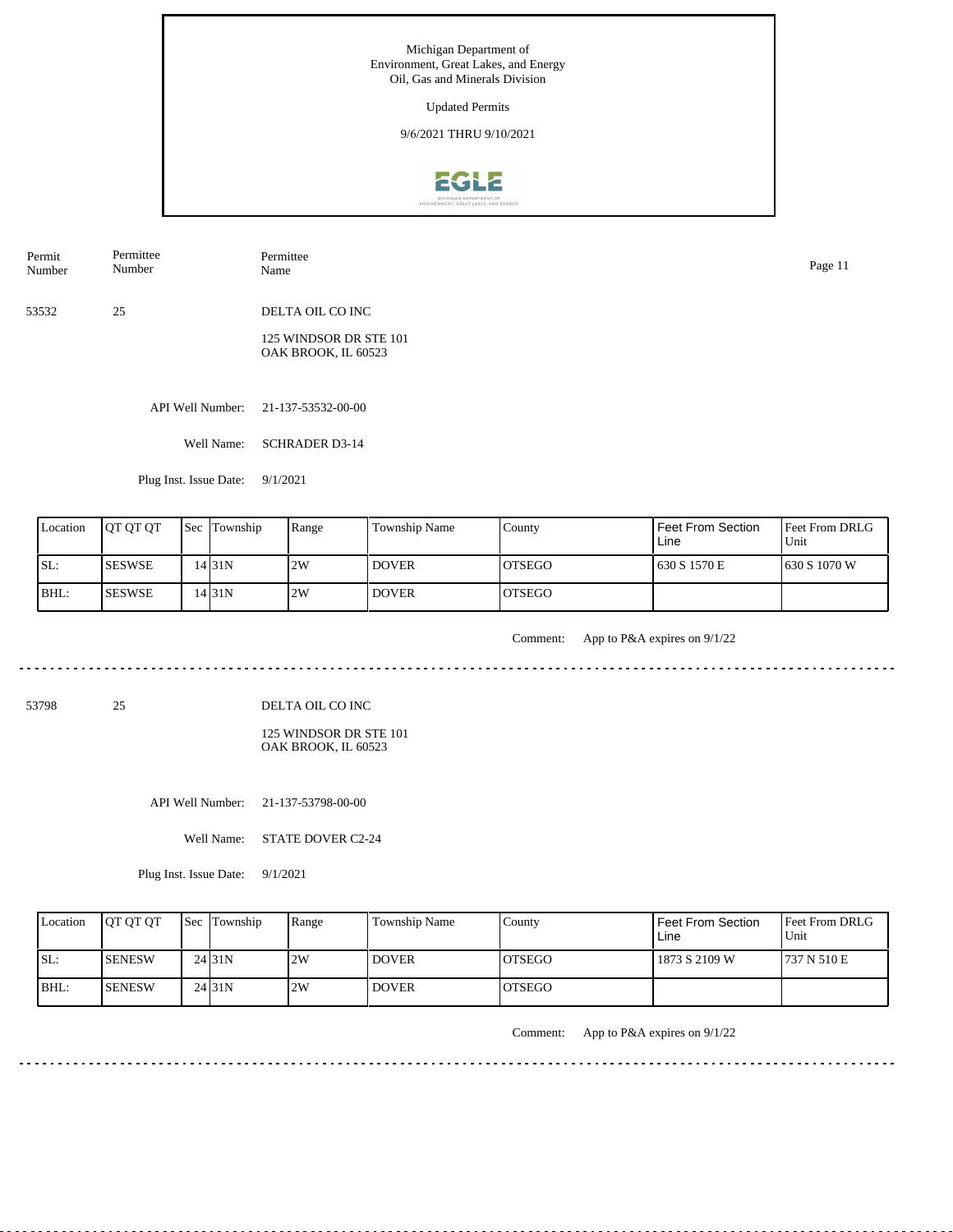Updated Permits

9/6/2021 THRU 9/10/2021



Permit Number Permittee Number Permittee Name Page 12

**RECORD OF WELL PLUGGING:**

21078 491

CONSUMERS ENERGY CO 1945 W PARNALL RD

JACKSON, MI 49201

API Well Number: 21-005-21078-00-00

Well Name: VANDERHOOP,B;BLAUMKAMP, WM;BROWER,H;MAYAARD 1

Plugging Date: 8/20/2021

| Location | <b>OT OT OT</b> | Sec | Township | Range | Township Name | County         | Feet From Section<br>Line | <b>Feet From DRLG</b><br>Unit |
|----------|-----------------|-----|----------|-------|---------------|----------------|---------------------------|-------------------------------|
| ISL:     | <b>CNNE</b>     |     | 14 I 4 N | 14W   | l overisel    | <b>ALLEGAN</b> | 1320 N 1320 E             | 1320 N 0 W                    |
| BHL:     |                 |     | 14 I 4 N | 14W   | l overisel    | <b>ALLEGAN</b> |                           |                               |

21545 491

CONSUMERS ENERGY CO

1945 W PARNALL RD JACKSON, MI 49201

API Well Number: 21-005-21545-00-00

Well Name: CONSUMERS POWER 3

Plugging Date: 8/2/2021

|      | Location | <b>OT OT OT</b> | <b>Sec</b> Township | Range | Township Name   | Countv  | Feet From Section<br>Line | <b>Feet From DRLG</b><br>Unit |
|------|----------|-----------------|---------------------|-------|-----------------|---------|---------------------------|-------------------------------|
| SL:  |          | ISWNWNW         | 9 IAN               | 14W   | <b>OVERISEL</b> | ALLEGAN | 1270 N 50 W               | 150 S 1370 W                  |
| BHL: |          | ISWNWNW         | 9 <sup>4N</sup>     | .14W  | <b>OVERISEL</b> | ALLEGAN |                           |                               |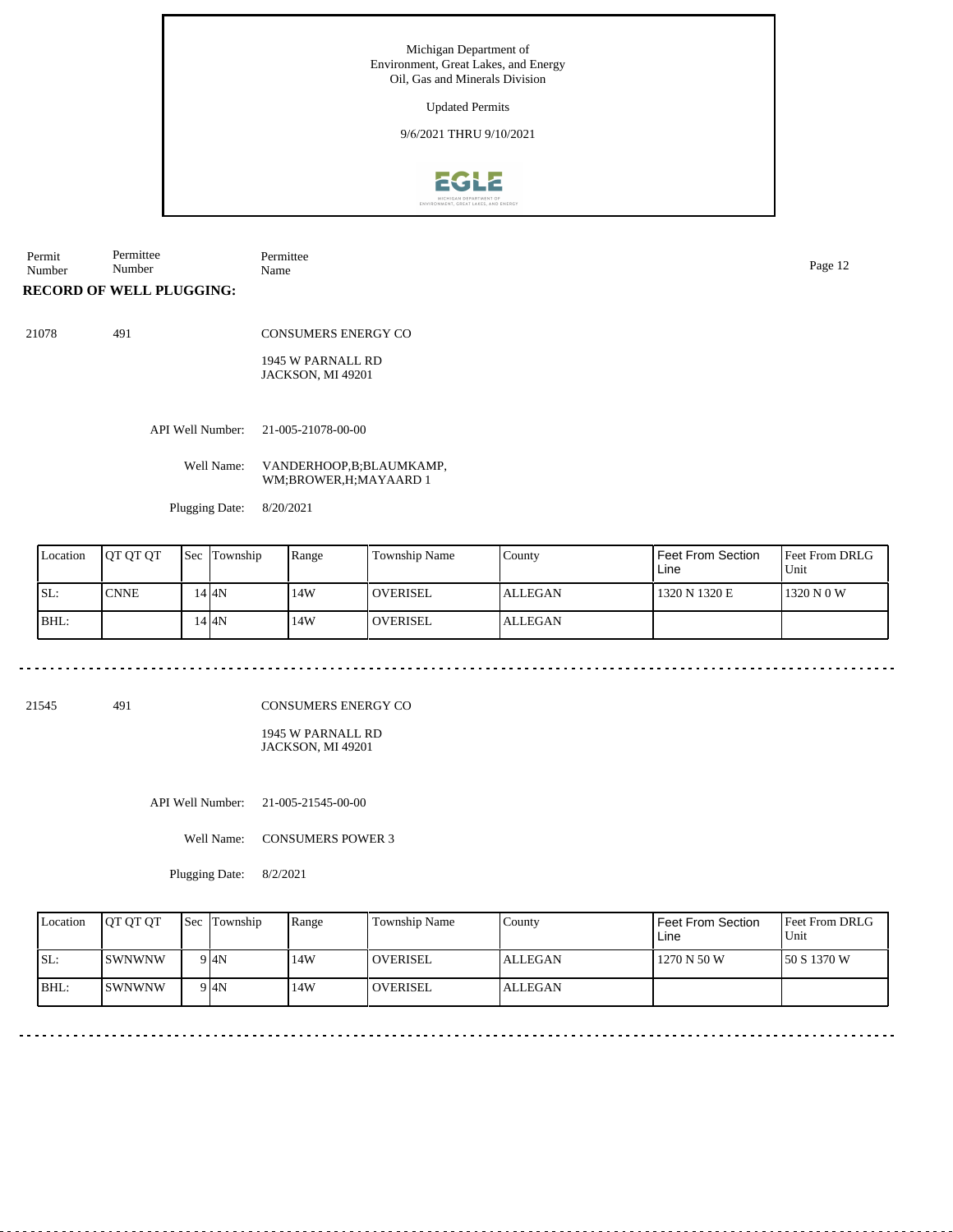Updated Permits

9/6/2021 THRU 9/10/2021



API Well Number: 21-005-22281-00-00 22281 491 CONSUMERS ENERGY CO 1945 W PARNALL RD JACKSON, MI 49201 Permit Number Permittee Number Permittee Page 13<br>Name Page 13

Well Name: CONSUMERS POWER COMPANY 226

Plugging Date: 8/4/2021

| Location | <b>IOT OT OT</b> | <b>Sec Township</b> | Range | <b>Township Name</b> | County         | Feet From Section<br>Line | <b>Feet From DRLG</b><br>Unit |
|----------|------------------|---------------------|-------|----------------------|----------------|---------------------------|-------------------------------|
| ISL:     | <b>SENESW</b>    | 9 4N                | 14W   | l overisel           | <b>ALLEGAN</b> | 1270 N 75 E               | 1330 S 75 E                   |
| BHL:     | <b>SENESW</b>    | 9I4N                | 14W   | <b>OVERISEL</b>      | <b>ALLEGAN</b> |                           |                               |

22313 491

. . . . . . . . .

CONSUMERS ENERGY CO

1945 W PARNALL RD JACKSON, MI 49201

API Well Number: 21-005-22313-00-00

Well Name: CONSUMERS POWER COMPANY 231

Plugging Date: 7/28/2021

| Location | <b>JOT OT OT</b> | <b>Sec Township</b> | Range | Township Name     | County         | Feet From Section<br>Line | <b>Feet From DRLG</b><br>Unit |
|----------|------------------|---------------------|-------|-------------------|----------------|---------------------------|-------------------------------|
| SL:      | <b>INWNESW</b>   | 15 I4N              | 14W   | <b>I</b> OVERISEL | <b>ALLEGAN</b> | 150 N 1270 E              | 150 N 50 W                    |
| IBHL:    | <b>INWNESW</b>   | 15 I4N              | 14W   | <b>I</b> OVERISEL | <b>ALLEGAN</b> |                           |                               |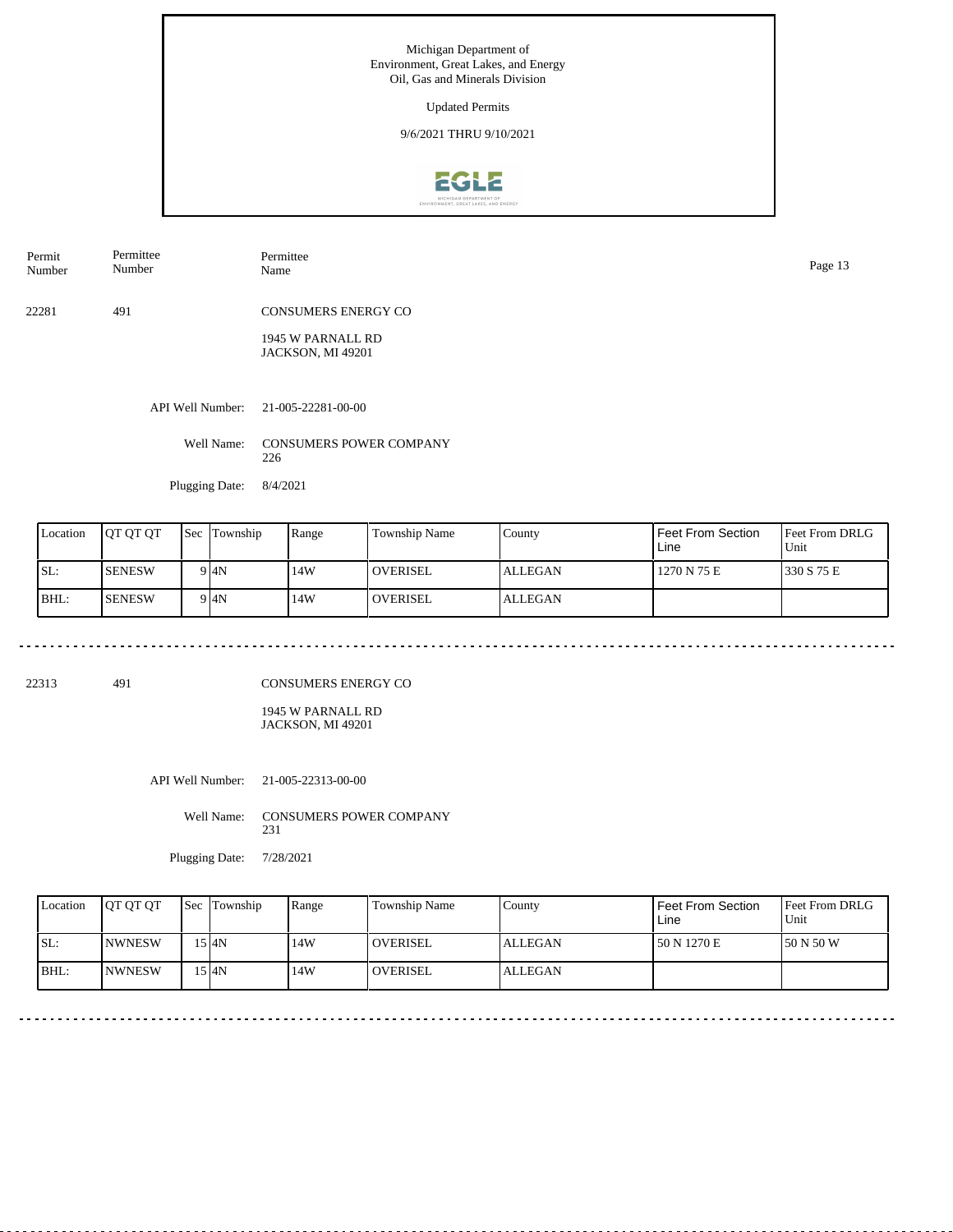

API Well Number: 21-147-22354-00-00 22354 491 CONSUMERS ENERGY CO 1945 W PARNALL RD JACKSON, MI 49201 Permit Number Permittee Number Permittee Name Page 14

Well Name: C P C I-104

Plugging Date: 7/29/2021

| Location | <b>IOT OT OT</b> | Sec | Township | Range | Township Name | County              | Feet From Section<br>Line | Feet From DRLG<br>Unit |
|----------|------------------|-----|----------|-------|---------------|---------------------|---------------------------|------------------------|
| SL:      | <b>SWSENE</b>    |     | 2 I 3 N  | 15E   | ' IRA         | <b>ISAINT CLAIR</b> | 330 S 990 E               | 1330 S 990 E           |
| BHL:     | <b>SWSENE</b>    |     | 2 I 3 N  | 15E   | ' IRA         | <b>ISAINT CLAIR</b> |                           |                        |

22354 491

CONSUMERS ENERGY CO

1945 W PARNALL RD JACKSON, MI 49201

API Well Number: 21-147-22354-01-00

Well Name: C P C I-104

Plugging Date: 7/29/2021

| Location | <b>OT OT OT</b> | <b>Sec Township</b> | Range | Township Name | Countv              | Feet From Section<br>Line | <b>Feet From DRLG</b><br>Unit |
|----------|-----------------|---------------------|-------|---------------|---------------------|---------------------------|-------------------------------|
| SL:      | <b>ISWSENE</b>  | 2 I 3 N             | 15E   | <b>IRA</b>    | <b>ISAINT CLAIR</b> | 330 S 990 E               | 1330 S 990 E                  |
| BHL:     | <b>ISWSENE</b>  | 2 I 3 N             | 15E   | ' IRA         | <b>ISAINT CLAIR</b> |                           |                               |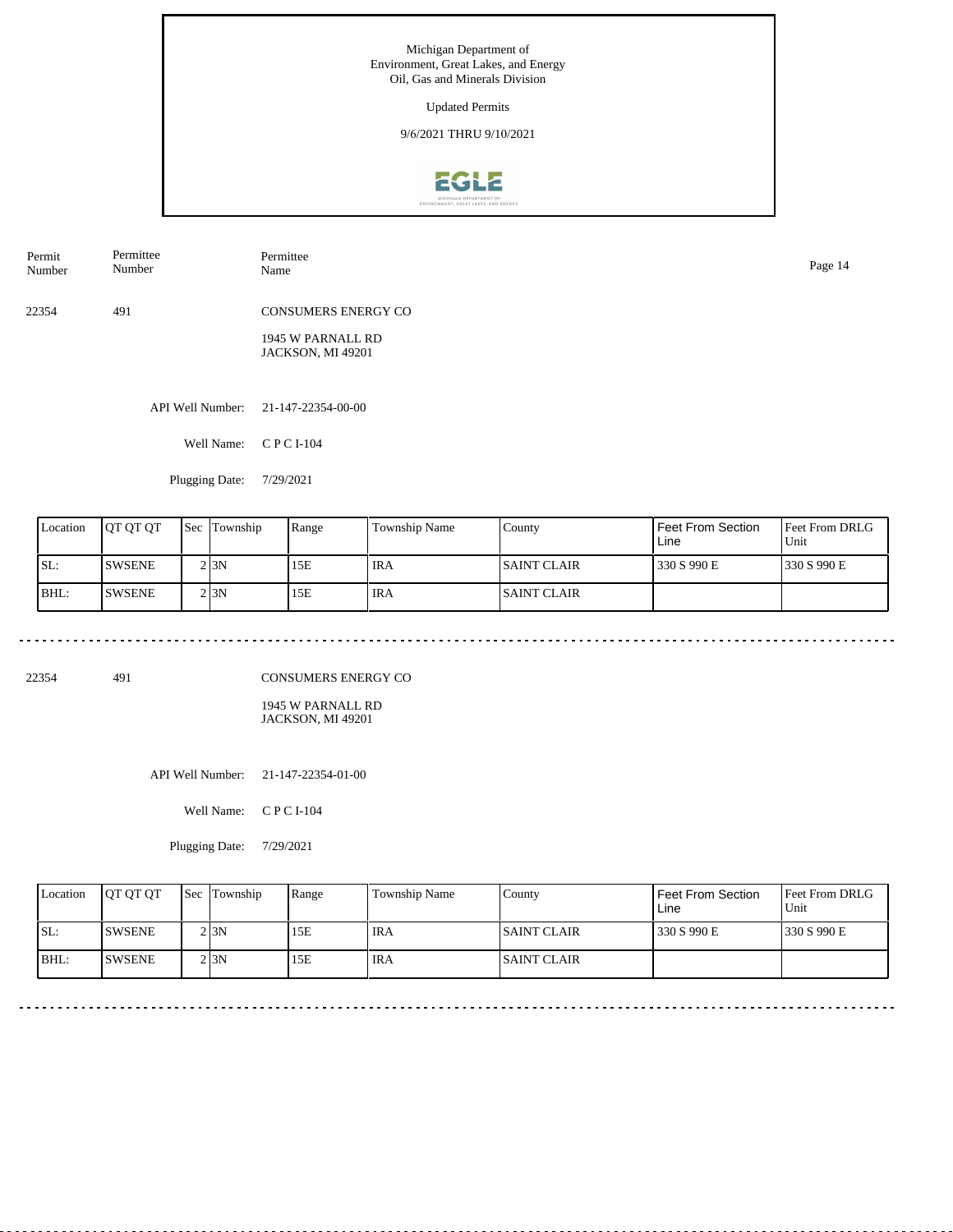Updated Permits

9/6/2021 THRU 9/10/2021



Permit Number Permittee Number Permittee Name Page 15

23107 491 CONSUMERS ENERGY CO

> 1945 W PARNALL RD JACKSON, MI 49201

API Well Number: 21-005-23107-00-00

Well Name: CONSUMERS POWER 247

Plugging Date: 8/27/2021

| Location | <b>IOT OT OT</b> | <b>Sec</b> | Township | Range | Township Name | County         | Feet From Section<br>Line | <b>Feet From DRLG</b><br>Unit |
|----------|------------------|------------|----------|-------|---------------|----------------|---------------------------|-------------------------------|
| ISL:     | <b>NENWSE</b>    |            | 9 I4N    | 14W   | l overisel    | <b>ALLEGAN</b> | 50 N 1293 W               | 150 N 30 E                    |
| BHL:     | <b>NENWSE</b>    |            | 9 I4N    | 14W   | l overisel    | <b>ALLEGAN</b> |                           |                               |

23238 491

CONSUMERS ENERGY CO

1945 W PARNALL RD JACKSON, MI 49201

API Well Number: 21-005-23238-00-00

Well Name: CONSUMERS POWER CO 279

Plugging Date: 8/16/2021

| Location | <b>IOT OT OT</b> | <b>Sec</b> Township | Range | <b>Township Name</b> | County  | Feet From Section<br>Line | <b>Feet From DRLG</b><br>Unit |
|----------|------------------|---------------------|-------|----------------------|---------|---------------------------|-------------------------------|
| SL:      | <b>ICNNWSE</b>   | $22$ $4N$           | 14W   | <b>OVERISEL</b>      | ALLEGAN | 660 N 660 W               | 1660 N 660 W                  |
| $ BHL$ : | <b>CNNWSE</b>    | $22$ $4N$           | 14W   | <b>OVERISEL</b>      | ALLEGAN |                           |                               |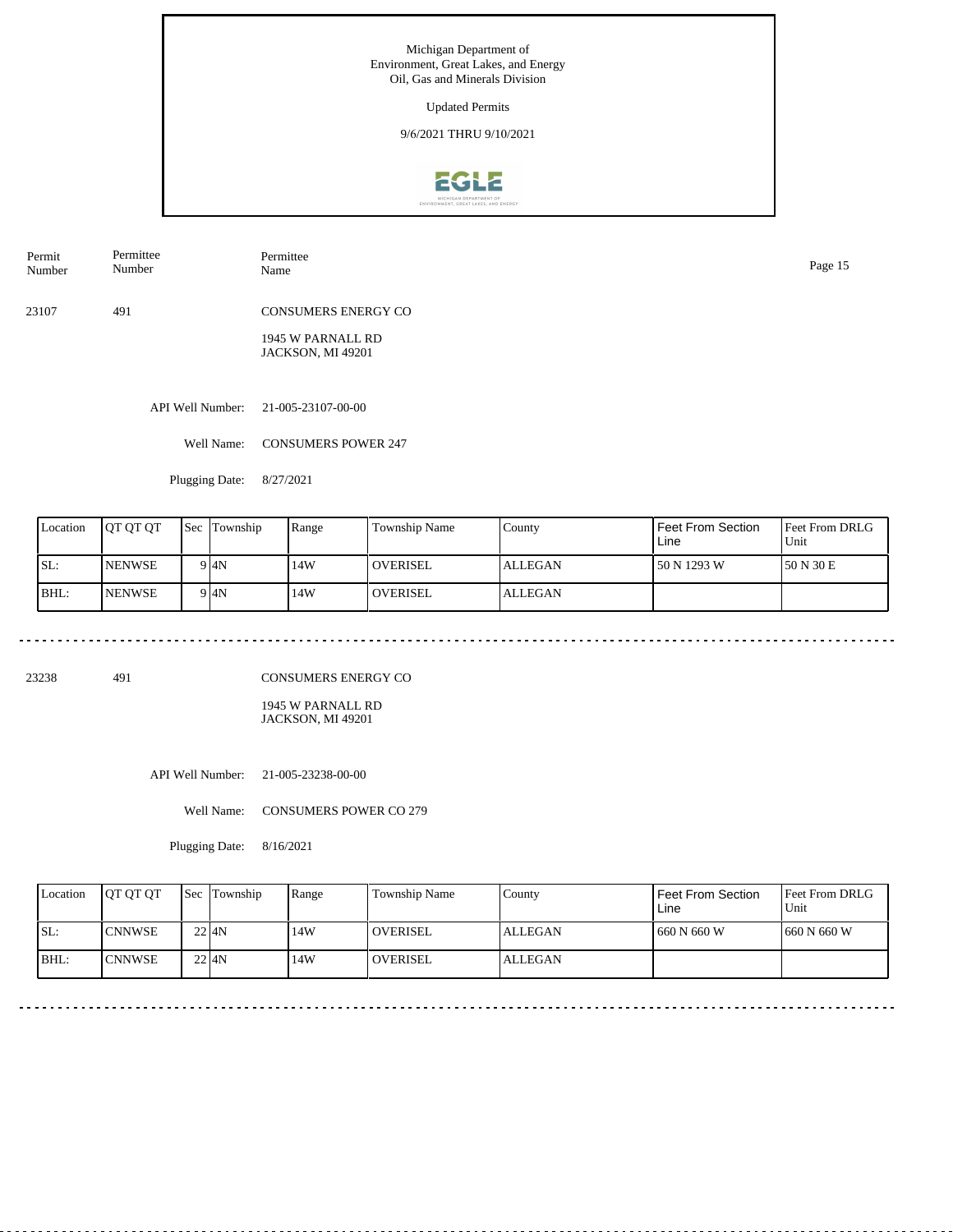Updated Permits

9/6/2021 THRU 9/10/2021



Permit Number Permittee Number Permittee<br>Name

23245 491 CONSUMERS ENERGY CO

> 1945 W PARNALL RD JACKSON, MI 49201

API Well Number: 21-005-23245-00-00

Well Name: CONSUMERS POWER CO 255

Plugging Date: 8/27/2021

| Location | <b>JOT OT OT</b> | <b>Sec</b> | Township | Range | <b>Township Name</b> | County         | l Feet From Section<br>Line | <b>Feet From DRLG</b><br>Unit |
|----------|------------------|------------|----------|-------|----------------------|----------------|-----------------------------|-------------------------------|
| SL:      | <b>INWNWSE</b>   |            | 16 AN    | 14W   | l overisel           | <b>ALLEGAN</b> | 555 N 633 W                 | 1555 N 633 W                  |
| BHL:     | <b>INWNWSE</b>   |            | 16 I4N   | 14W   | <b>LOVERISEL</b>     | <b>ALLEGAN</b> |                             |                               |

Name Page 16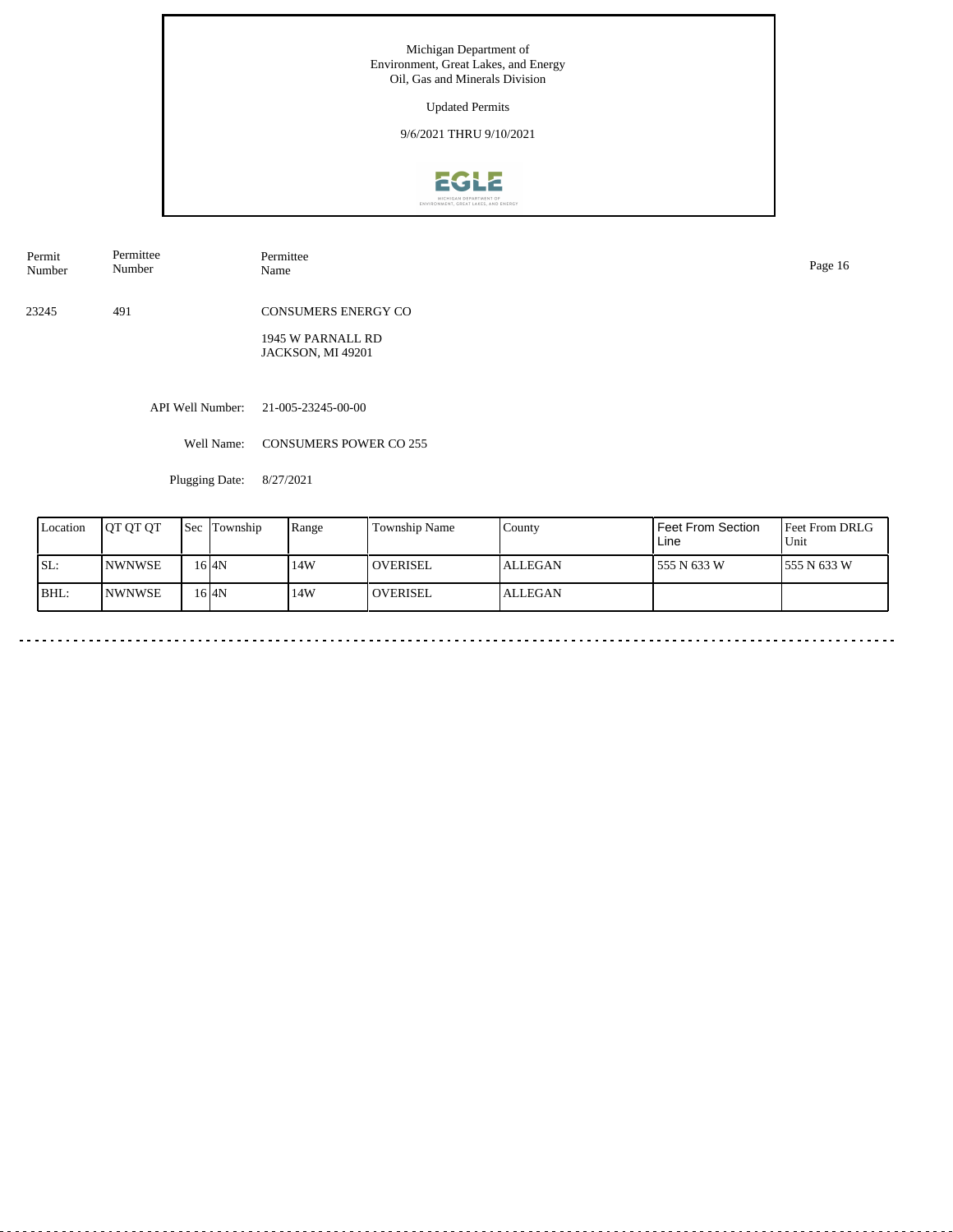Updated Permits

9/6/2021 THRU 9/10/2021



Permit Number Permittee Number Permittee Name Page 17

## **APPLICATIONS TO CHANGE WELL STATUS:**

46376 6371

BREITBURN OPERATING LIMITED PARTNERSHIP 1111 BAGBY STREET, SUITE 1600

HOUSTON, TX 77002

<u>. . . . . . . . . . . . . . . . .</u>

API Well Number: 21-039-46376-00-00

Well Name: STATE FREDERIC X D2-25

Approval Date: 9/7/2021

| Location | <b>IOT OT OT</b> | Sec | Township           | Range | <b>Township Name</b> | County           | l Feet From Section<br>Line | Feet From DRLG<br>Unit |
|----------|------------------|-----|--------------------|-------|----------------------|------------------|-----------------------------|------------------------|
| SL:      | <b>SWSESW</b>    |     | 25 <sub>128N</sub> | 4W    | l FREDERIC           | <b>ICRAWFORD</b> | 1500 S 750 E                | 1500 S 570 W           |
| BHL:     | <b>SWSESW</b>    |     | 25 <sub>128N</sub> | 4W    | <b>FREDERIC</b>      | <b>ICRAWFORD</b> |                             |                        |

<u>. . . . . .</u>

<u>. . . . . . . .</u>

. . . . . . . . . . . . .

Proposed Rework: Temporarily Abandoned Comment: ACOWS for TA expires on  $3/31/22$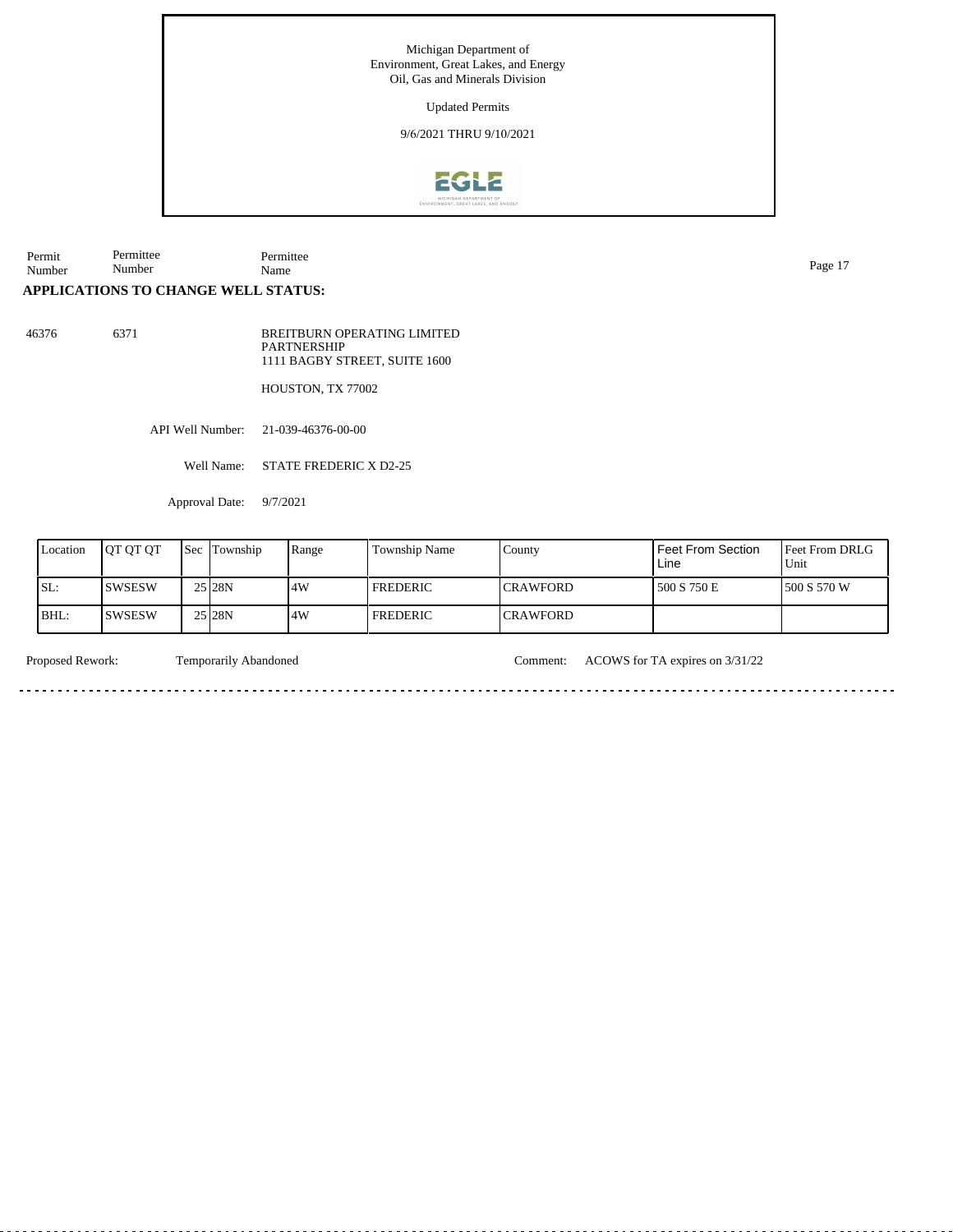### Updated Permits

## 9/6/2021 THRU 9/10/2021



Permit Number Permittee Number Permittee Name

# **PERMIT TERMINATIONS:**

61399

| 6498 | WOLVERINE GAS AND<br>OIL COMPANY OF<br>MICHIGAN LLC ONE<br><b>RIVERFRONT PLAZA</b><br>55 CAMPAU, NW<br><b>GRAND RAPIDS, MI 49503</b> |
|------|--------------------------------------------------------------------------------------------------------------------------------------|
|      | API Well Number: 21-077-62021-00-00                                                                                                  |

Well Name: SMITH 29-1

Termination Date: 4/4/2021

| 29 <sub>3S</sub><br>SL:<br>19W<br><b>CLIMAX</b><br><b>INESWNW</b><br>1544 N 789 W<br><b>KALAMAZOO</b><br>BHL:<br>29 <sub>3S</sub><br>19W<br><b>SENWNW</b><br>1138 N 985 W<br><b>CLIMAX</b><br>l 1138 N 985 W<br><b>KALAMAZOO</b> | Location | <b>OT OT OT</b> | Sec | Township | Range | Township Name | County | Feet From Section<br>Line | Feet From DRLG<br>Unit |
|----------------------------------------------------------------------------------------------------------------------------------------------------------------------------------------------------------------------------------|----------|-----------------|-----|----------|-------|---------------|--------|---------------------------|------------------------|
|                                                                                                                                                                                                                                  |          |                 |     |          |       |               |        |                           |                        |
|                                                                                                                                                                                                                                  |          |                 |     |          |       |               |        |                           |                        |

Page 18

 $\sim$   $\sim$ 

 $\sim$   $\sim$   $\sim$